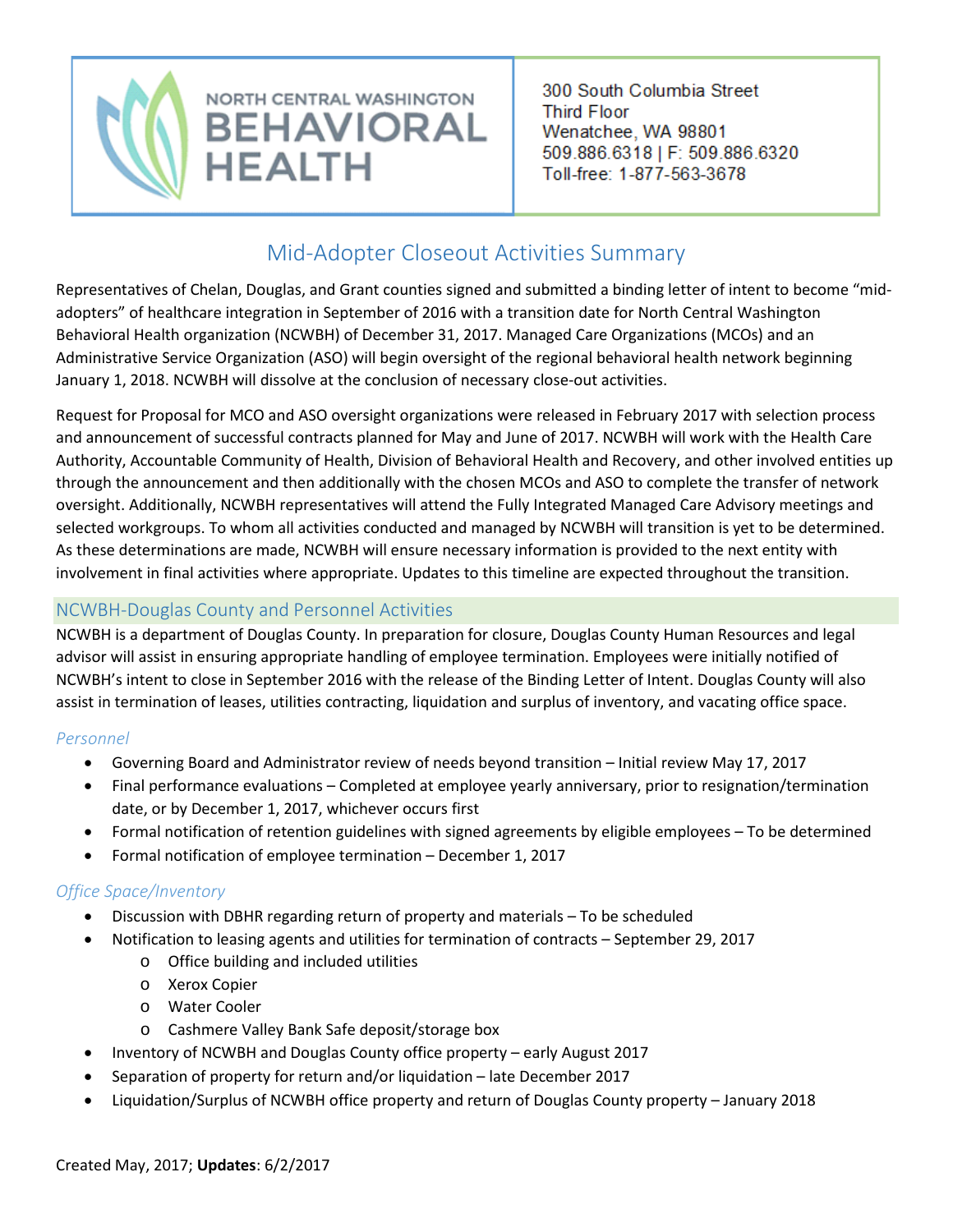### Financial Activities

NCWBH Fiscal and Contracts Manager and Douglas County financial staff will maintain oversight of contractual requirements through expiration/termination. Additional payment activities will occur into early 2018. All parties will adhere to contract stipulations regarding payments in/out of NCWBH accounts for Medicaid and State funds.

- Discussion with DBHR regarding financial expectations following contract termination To be scheduled
- Calculation of projected costs beyond transition for review with Governing Board November for review in December 2017
- Receive and review final Revenue and Expense Reports from Providers January 31, 2018
- Submission of Revenue and Expense Reports to the State
	- o May 15, 2017
	- o August 15, 2017
	- o November 15, 2017
	- o February 15, 2018
	- o May 15, 2018
- Payment for December services on cost-reimbursement schedule by January 31, 2018
	- o Children's Home Society and Grant Integrated Services WISe services
	- o Columbia Valley Community Health Outpatient services
	- o Catholic Family and Child Service and Grant Integrated Services Mental Health Block Grant
	- o Catholic Family and Child Service Stabilization 5480 Funds
	- o Catholic Family and Child Service PATH funds
	- o Pathways Peer Bridgers
- Receive and review payments received for additional services and contracts January through May 2018
- Completion of final State Financial audit To be scheduled Fall of 2017
- Payments on invoices for mental health inpatient and substance use disorder residential stays authorized prior to December 31, 2017 – ongoing through 2018

Block Grant Plans for Mental Health and Substance Abuse were approved by Advisory Board in March and April of 2017. Federal Block Grant (mental health) dollars continue to be routed to provider network for spend-down appropriate to the agency's plans. Substance Abuse Block Grant dollars will be used for substance use disorder residential stays.

Medicaid and State Reserve accounts will be funded at contractually agreed upon amounts. Funds will be used for invoice payments upon receipt with service verification, including invoices received after December 31, 2017 for services authorized prior to NCWBH close-out date.

Contracts and financial activities related to Parkside will continue through 2018 until completion or determination of transfer, including contracts with Forte Architects and the Department of Commerce.

### Contracts and Agreements Activities

NCWBH contracts with State of Washington Department of Social and Health Services, including Division of Behavioral Health and Recovery, terminate on or before December 31, 2017 with formal notification of termination of necessary contracts by November 30, 2017. All stipulations contained therein will be followed up through the close-out and into 2018 as necessary. NCWBH expects to work closely with Washington State DSHS and DBHR representatives to ensure completion of all activities. Transfer of knowledge and coordination with incoming MCO and ASO systems will be scheduled as appropriate.

All NCWBH network oversight contracts will expire or terminate on or before December 31, 2017. Formal notification timelines will be followed. Notices of non-renewal to network providers will include a summary of final close-out expectations. Contracts will expire or terminate on the schedule listed below.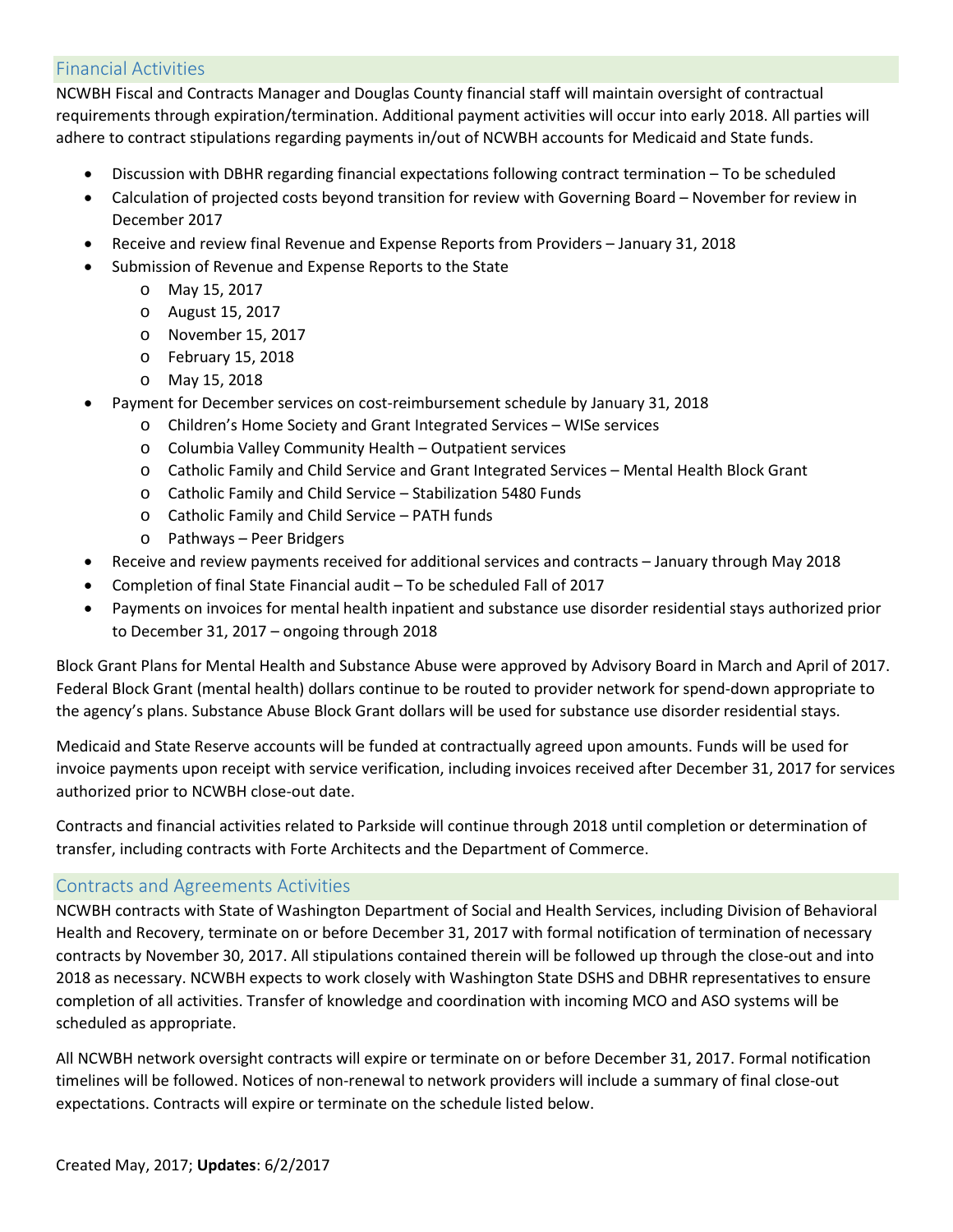### *2017 Contract Expirations*

- BEST with Grant Integrated Services (Supported Employment) Contract end date September 30, 2017; Notice of non-renewal August 1, 2017
- PORCH with Catholic Family and Child Service (Supportive Housing) Contract end date September 30, 2017; Notice of non-renewal August 1, 2017

### *December 31, 2017 Expirations/Terminations*

- Behavioral Healthcare Options (authorizations) Notice of termination June 30, 2017
- Confluence Health Medical Director Notice of termination September 29, 2017
- All network provider Integrated Services contracts Notice of non-renewal November 1, 2017
- PATH with Catholic Family and Child Service Notice of non-renewal November 1, 2017
- Federal Block Grant with Grant Integrated Services and Catholic Family and Child Service Notice of nonrenewal November 1, 2017
- WISe Services with Children's Home Society Notice of non-renewal November 1, 2017
- WISe Services with Grant Integrated Services Notice of non-renewal November 1, 2017
- Aging and Adult Care (Ombuds and Quality Review Team) Notice of non-renewal November 1, 2017
- Behavioral Health Response Worldwide (crisis line services) Notice of termination November 1, 2017
- Jail Liaison services with Grant Integrated Services and Catholic Family and Child Service Notice of non-renewal November 1, 2017
- Pathways (Peer Bridger Services) Notice of non-renewal November 1, 2017
- All out-of-network contracts for SUD Residential and Acute Detox Notice of non-renewal November 1, 2017

Contracts and activities related to Parkside will continue through 2018 until completion or determination of transfer, including contracts with Forte Architects and the Department of Commerce.

#### Clinical Services Activities

NCWBH Provider network will continue providing clinical services for enrollees through the transition. It is expected all current providers will maintain similar service contracts with MCOs and ASO with little to no interruption in clinical service for service recipients.

NCWBH will prepare census and enrollment information in early December of 2017 for organization of continuing care management for CLIP, mental health inpatient, SUD out-of-network residential, and all special programming for Medicaid and non-Medicaid contracted services.

### *Enrollee Notification*

Notification of the regional transfer to MCO network is expected to be completed by Health Care Authority and Accountable Community of Health. NCWBH will ensure providers and all NCWBH staff are aware of information relayed to assist in answering questions as needed.

NCWBH website will be updated to indicate the transfer and provide ongoing contact information for all contracted MCOs, ASO, Third Party Administrator, Health Care Authority, behavioral health service providers, etc. Updates will be developed by December 15, 2017 with go-live on January 1, 2018.

### *Authorizations and Census/Enrollment*

NCWBH will meet with Behavioral Healthcare Options in October of 2017 to review termination of contract and outline steps for transfer of information. NCWBH will set dates for receiving final submissions of authorizations, copies of Notice of Determination letters, and final open authorization information. It is not expected that this service will be necessary for the region after the transition.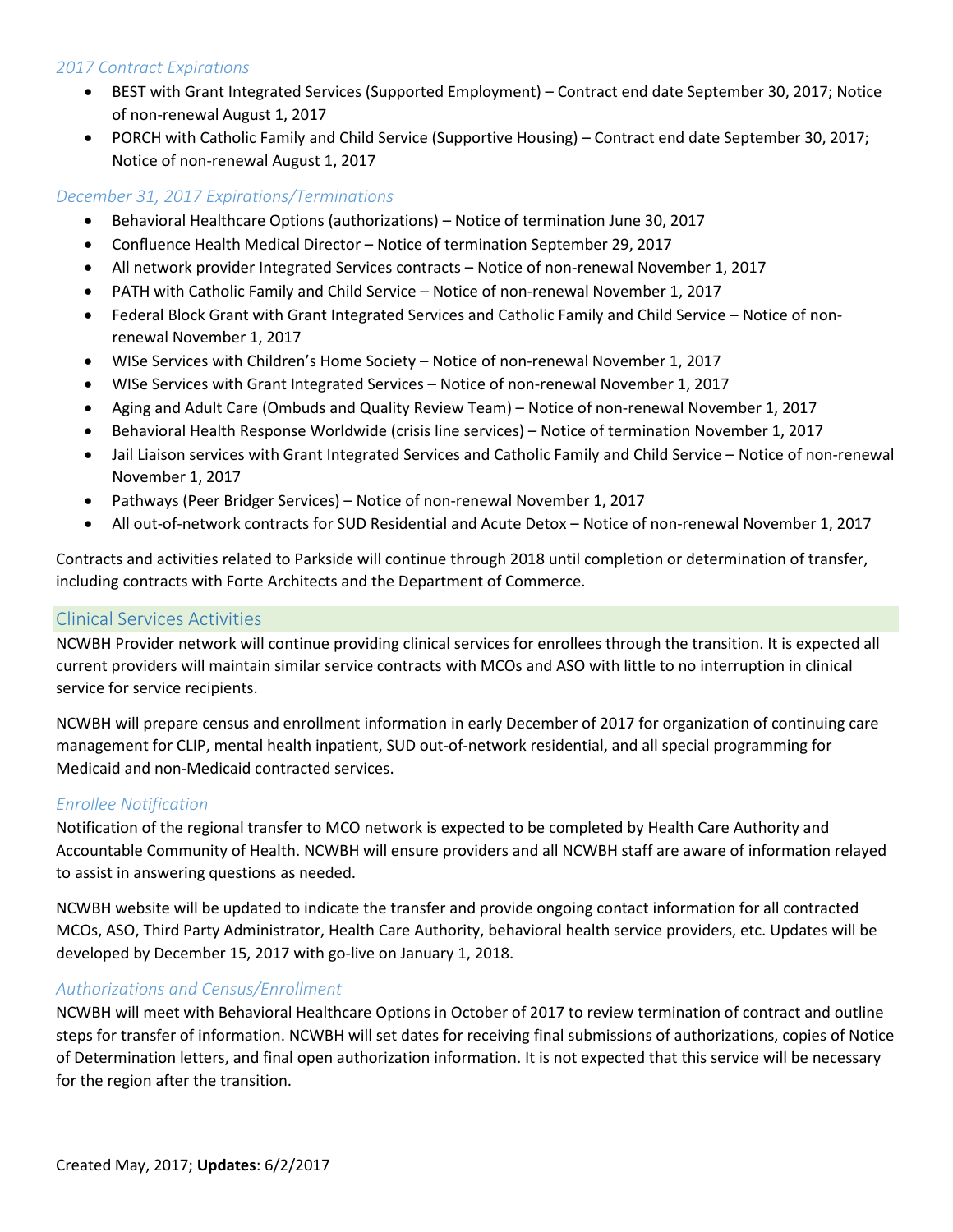### *Crisis Hotline*

NCWBH contracts with Behavior Health Response Worldwide for regional crisis hotline services. Long-standing phone numbers for Grant and Chelan/Douglas counties are routed to the service 24/7. This contract will terminate on December 31, 2017 with formal notification at least 60 days prior. Providers contracted to maintain crisis hotline after transition to MCOs will be assisted in rerouting respective crisis lines to their chosen system.

### *WISe Oversight*

Upon identification of which entity(ies) will maintain oversight of WISe activities, efforts will be made to coordinate a transfer of BHAS data information, administrative oversight of BHAS, and WISe Community Collaborative meetings. Current enrollment data will be collected and provided at the time of transfer. Children's Home Society and Grant Integrated Services are currently contracted for these services which are expected to be continued into 2018.

### *PACT Services*

PACT services are contracted with one provider in the network. NCWBH will complete a transfer of information regarding contract requirements and the fidelity model to MCOs/ASO as necessary to ensure smooth transition of this program.

### *Mental Health Inpatient*

NCWBH delegates care management and discharge transition activities to Hospital Liaisons employed by the provider agencies contracted for Crisis Services. Hospital Liaisons update NCWBH Clinical Director weekly on census and discharge planning for individuals. Once identified, MCO and ASO participation in activities is planned for December 2017 to assist in the transition. NCWBH will provide copies of hospital agreements and BHO Transfer Agreements. Behavioral Healthcare Options will provide a final open authorization list for inpatient mental health services to be shared with ASO and MCOs. Continuing bed allocation will be determined by MCOs and ASO for the three counties. All inpatient stays active on the date of transition will be paid by NCWBH reserve funding as outlined in Financial Activities.

### *Designated Mental Health Professionals (Designated Crisis Responders)*

NCWBH will review the County designation process with incoming MCOs and ASO to coordinate continuing designation of DMHPs (to be transitioned to DCR in April 2018). Efforts will be made to assist entities in connecting with County representatives to complete Designation of existing DMHPs into the new system prior to December 31, 2017 to avoid interruptions to duties.

NCWBH will notify existing court representatives of upcoming transition of oversight and make efforts to connect MCO and ASO representatives with local court representatives for coordination of ongoing court processes and payments.

### *Peer Bridgers*

NCWBH is working to establish a contract for and clinical oversight of the Peer Bridgers program. The level of implementation of this service by December 31, 2017 will determine the necessary transfer activities to ASO/MCO system.

### *Medicaid Personal Care*

NCWBH will notify referral sources of changes to oversight and approval process by November 1, 2017. Who will maintain approvals and information on this process after the transition is yet to be determined. Records of MPC approvals and denials will be available into 2018 for payment verification. NCWBH will work with MCOs and ASO as appropriate to review existing procedures.

### *CLIP*

Upon identification of which entity(ies) will maintain oversight of CLIP application activities, efforts will be made to coordinate a transfer of CLIP Review Committee, Care Management activities (treatment plan reviews and discharge planning), and provision of application assistance when requested. A list of placements as of December 31, 2017 will be provided.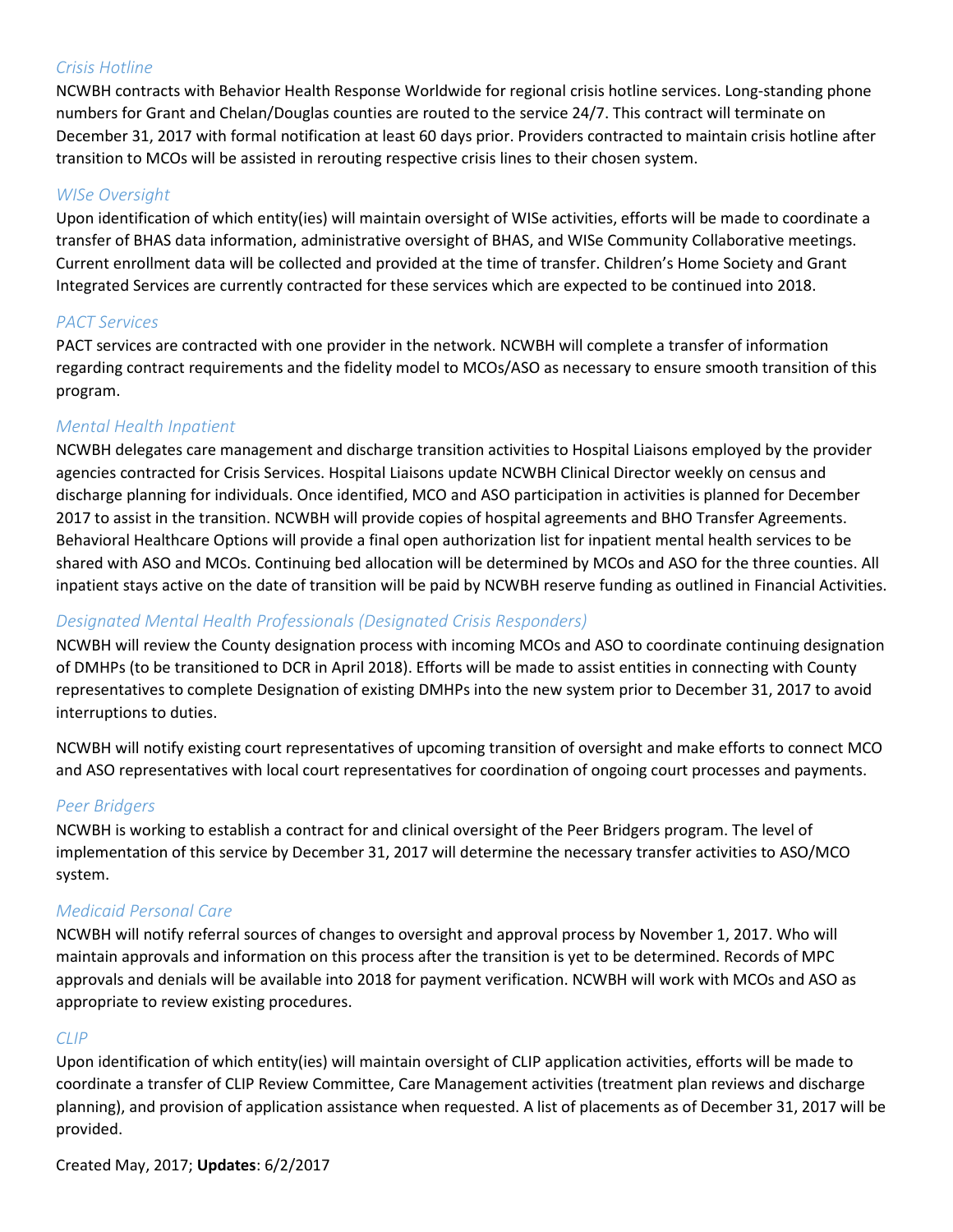### *Substance Use Disorder Out of Network Residential*

NCWBH will request a final list of open authorizations for SUD Residential treatment for coordination of continuing service and cost projection. Out of network SUD providers will receive a notice of non-renewal with instructions or requests for close-out assistance. All SUD residential stays active on the date of transition will be paid by NCWBH reserve funding or Substance Abuse Block Grant as outlined in Financial Activities.

#### *Tribal Agreements*

NCWBH Tribal Agreements remain on hold. Discussions will continue with DBHR regarding requirements of these agreements when no qualifying tribal lands or tribes fall within the regional area. Any agreements if made prior to December 31, 2017 will be provided to MCOs and ASO as appropriate.

### Data Submission and Transition Activities

Contractual obligations in data submission will be met through December 31, 2017 for providers and NCWBH. An IS employee will be delegated to finalize service data, ensure accuracy, and complete final NCWBH data submissions through early 2018. When all submissions are verified and complete, NCWBH will begin procedures to close the electronic health record system.

Per recommendations based on issues with the Southwest region's transition, activities in IT/IS and data submissions have been ongoing since the informal announcement of mid-adoption for the region. NCWBH coordinated with Netsmart Technologies to review current use of the MyAvatar EHR and options for continued use. Qualis Health completed an assessment for the Practice Transformation Hub to identify areas of concern for NCWBH providers. This assessment identifies areas necessary for technical assistance to prepare for the transition. NCWBH, Netsmart, Qualis, and the FIMC Technology Workgroup will continue discussing the data transition with representatives from existing providers, MCOs, ASO, HCA, and ACH to prepare providers for a change in data submission processes.

- Provider letter of intent regarding EHR choice (keep or leave Netsmart, join Consortium) May 31, 2017
	- o Additional data activities will be added as providers voice their EHR plans and request assistance
- Qualis Technical Assistance Assessment results reviewed with providers by June 30, 2017
- Submission of NCWBH Encounter Data Validation report November 30, 2017
- Identification of continuing data needs for payment verification November 7, 2017
- Final monthly data submission by providers January 10, 2018
- Completion of corrections and submission preparation January 22, 2018
- Closure of EDI and data submissions between PM and MSO Avatar Systems upon verification of data accuracy
- Data compilation for final submission January 30, 2018
- Receipt of final Encounter Data Validations from network providers January 31, 2018
- Data extraction for record retention To be determined
- Notification to Great Rivers BHO of termination of Washington State Consortium membership (interlocal agreement) – at least 60 days prior to closing of Avatar systems
- Installation of development to "close-out" the MyAvatar MSO system To be determined

### Records Retention and Account Access

NCWBH will meet with a representative of State Archives for the Central Region to review requirements for retention of records and develop a plan for identifying necessary records, ensuring secure maintenance, and secure transport and storage of physical records. To complete financial activities after December 31, 2017, a set of records related to service provision and payments will be maintained and available to Douglas County designee to verify accuracy. NCWBH service data records will be extracted from the electronic health record in a timeline of activities outlined in the Data Submission and Transition section.

• Meet with State Archives – June 29, 2017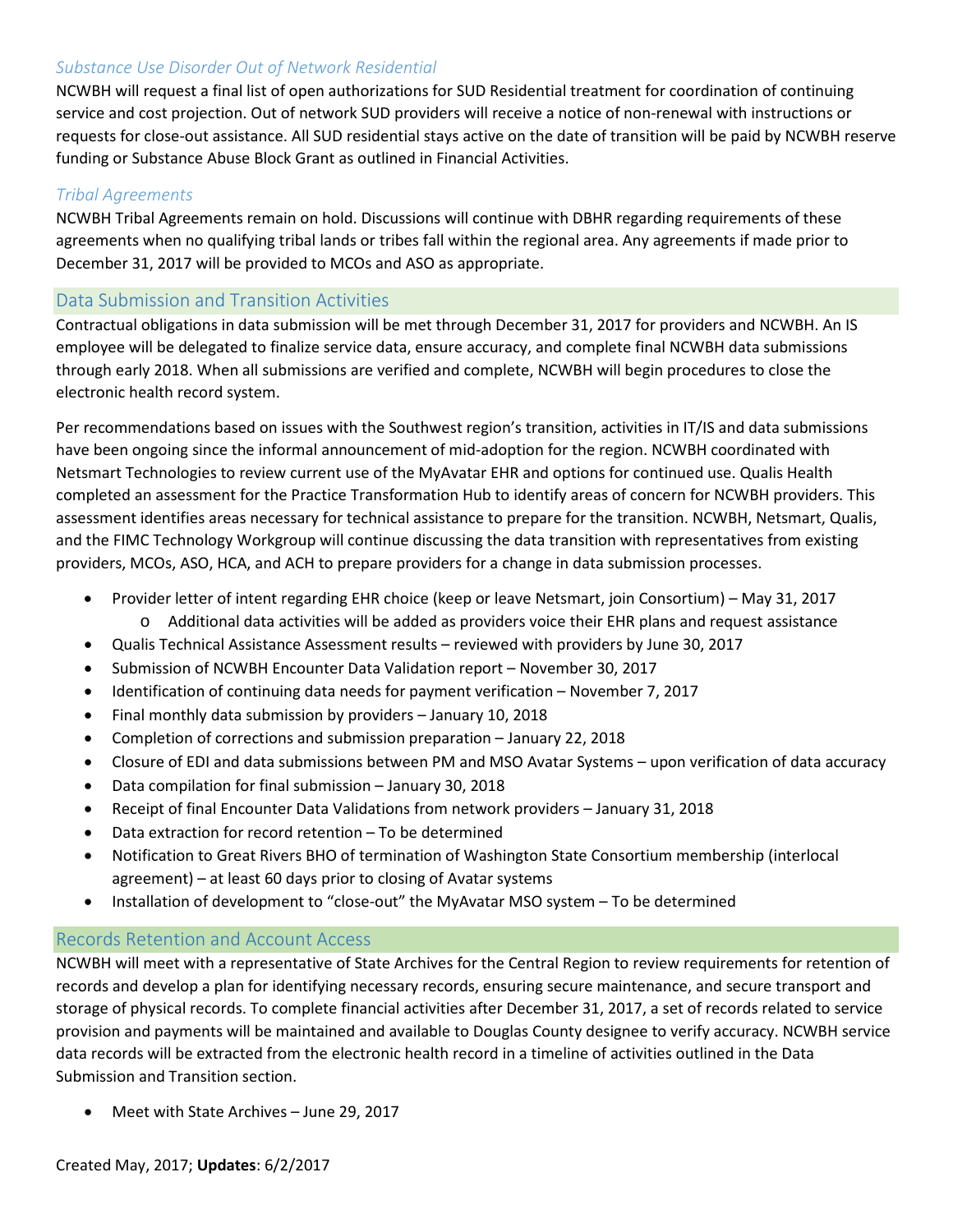- Develop plan with Douglas County IT/IS regarding archival or disposal of electronic and digital files, including staff email – by October 31, 2017
- Organization of physical records by November 30, 2017
- Arrange and complete destruction of hard drive, server, and other hardware by January 31, 2018 for unused technology, upon completion of necessary use for continuing technology

Employees of NCWBH have access to a variety of secure systems. All staff will develop a list of systems access to coordinate closure of accounts upon voluntary termination or December 31, 2017. Any staff needing to continue an account beyond December 31, 2017 for closing activities should note this on their list with an expected closure date. Staff will submit this list by July 31, 2017.

### Audits and Monitoring

NCWBH will complete reviews and audits as required through the expiration/termination of contracts and completion of transition activities.

- Behavior Healthcare Options May 2-5, 2017
- SUD Residential using state-wide tool by August 31, 2017
- Provider Encounter Data Validation for service dates October 1, 2016-September 30, 2017 Completion and report submission by November 30, 2017
- Qualis EQRO September 18-22, 2017; September 25-29, 2017
- Provider Clinical Monitoring ongoing, final results analyzed and submitted with Administrative Review
- Provider Contract Monitoring (Administrative Review) November 1-15, 2017, final results December 8, 2017
- Financial Review of providers by November 30, 2017

### Quality Management and Other Deliverables

NCWBH will complete necessary quality management activities as described in the Quality Management Plan and/or as required by contract, including submission of deliverables where indicated, through 2018.

- Monitoring of initiatives as indicated in the Quality Management Work Plan ongoing, final analysis by December 31, 2017
- Performance Improvement Project data collection and report submissions ongoing, final report submissions by December 31, 2017
- Grievance Report
	- o July 31, 2017
	- o October 31, 2017
	- o January 31, 2018
	- WISe Progress Reports
		- o May 31, 2017
		- o July 31, 2017
		- o September 30, 2017
		- o November 30, 2017
		- o January 31, 2018
- CLAS Standards Report December 31, 2017

### Committee, Board, and Other Transfer Activities

NCWBH maintains a Governing Board, Advisory Board, FYSPRT Committee, CLIP Committee, WISe Community Collaborative, Compliance Committee, and Quality Review Team either through direct oversight or contract. Many of these will continue into the MCO/ASO system.